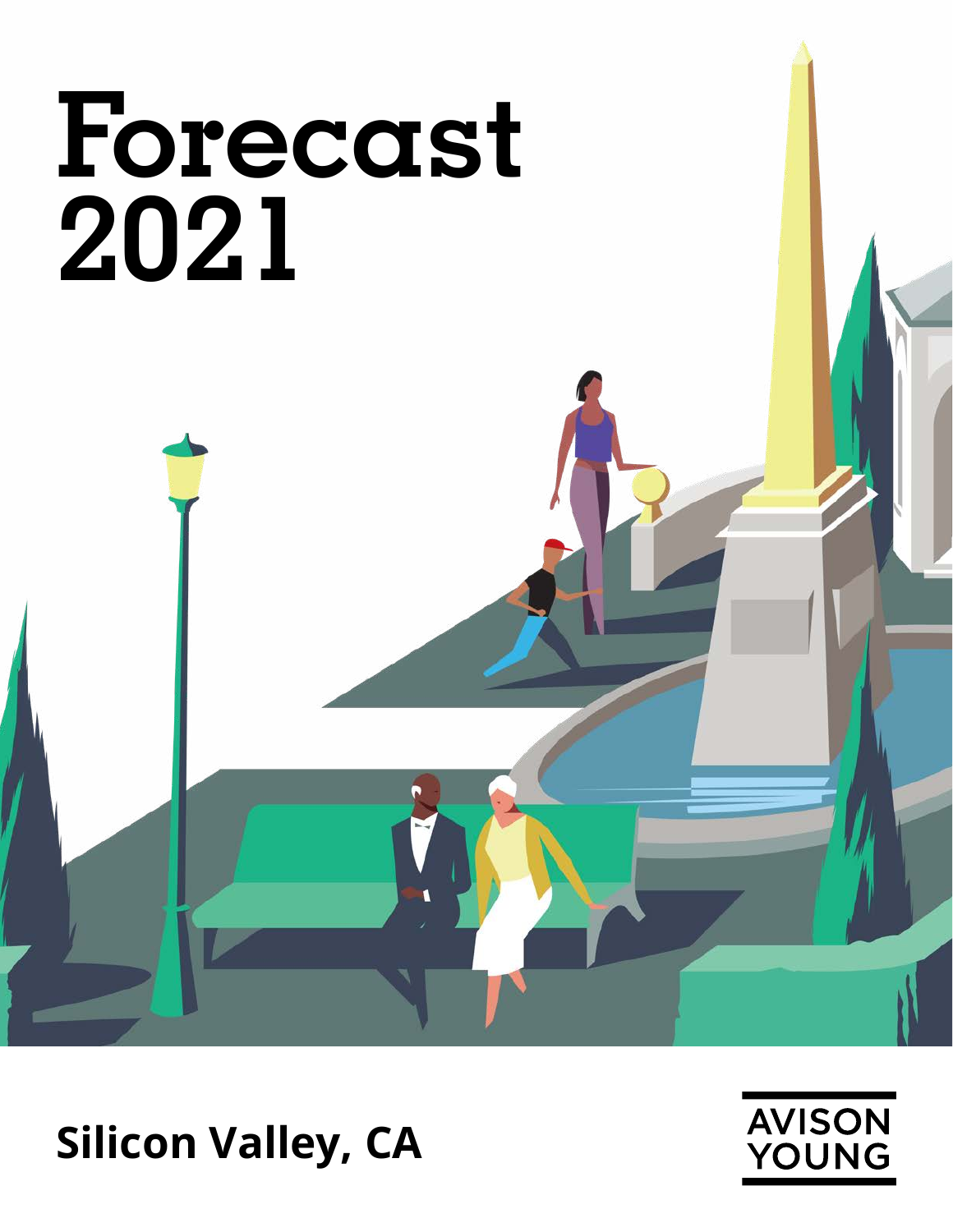

# **Silicon Valley**



**AVISON** 

YOUNG

- Negative impacts from COVID-19 on the property markets have been mitigated by the strength of the Silicon Valley's economy going into 2020 and entering the crisis from a position of substantial stability.
- Developers and investors remain bullish on the region's long-term prospects despite near-term challenges.
- COVID-19 has accelerated growth in the Bay Area's booming life science industry, driving increased conversions of industrial and office space for lab use.
- A full recovery relies heavily on supressing the virus throughout the U.S.

**The impacts of COVID-19 have been far reaching and have had widespread impacts across the economy and property markets, with severity varying widely by location and market sector. The forecast remains cloudy going into 2021 for the Silicon Valley as virus cases continue to rise and a second wave of restrictions are placed on the Bay Area in an attempt to control the spread.**

Office tenants in the Silicon Valley spent most of 2020 in a holding pattern with employees working from home. Suburban office has gained increased favor over dense urban cores among tenants and investors as businesses contemplate how to bring employees back safely. Announcements of plans to delay office re-entry until summer 2021 filled headlines throughout the year from some of Silicon Valley's largest tenants. As a result, leasing activity is expected to remain subdue in the near term, placing upward pressure on vacancy and slowing rent growth. A

recent increase in sublease availability is likely to continue as tenants delay decision making. Remote working has been largely successful, but the longer it goes on, the more employees and business owners are recognizing the importance of the physical office, particularly for mentoring and building culture. Remote work will endure in at least some measure post-COVID. The question is how much it will be offset by a reversal of the space densification trends witnessed over the last decade.

After a brief period of stalled activity in the spring, Silicon Valley industrial tenant demand returned to pre-COVID levels by the second half of the year. The pandemic accelerated a consumer shift toward online shopping, driving demand for logistics locations close to population centers to facilitate more efficient delivery. The growth in online purchasing has also led to the rise of "reverse logistics," the need to facilitate an increase in the number of returns. This will continue to fuel demand in the logistics sector going into 2021. Sustained tenant demand is likely to keep vacancy tight for the foreseeable future.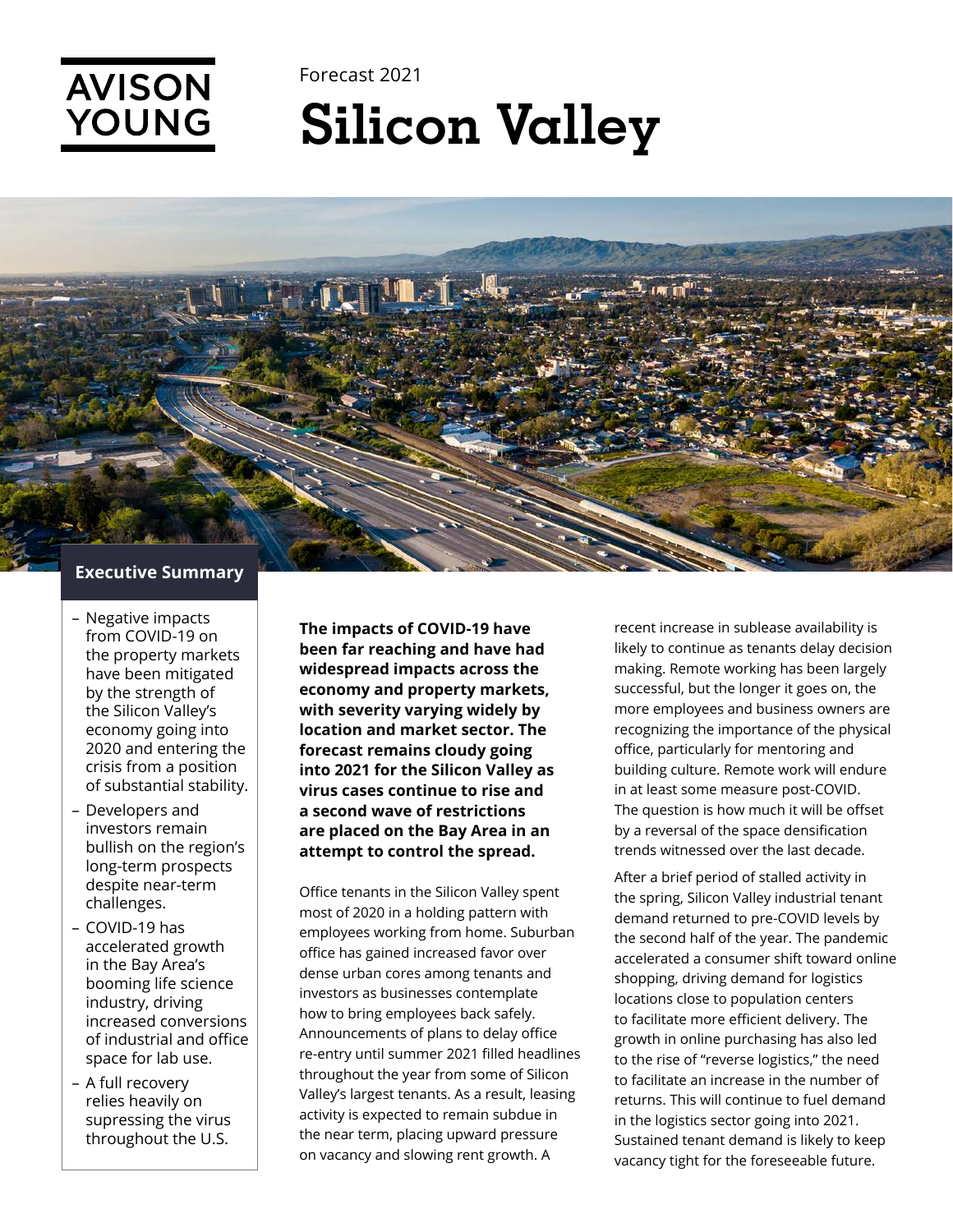*Investors remain bullish on the Silicon Valley investment market, with industrial assets attracting the highest demand. Despite subdue transaction volume throughout 2020, quarterly activity outpaced that measured during the Great Recession by more than two-fold. This demonstrates that buyers with access to capital are still active.* 

Within the Silicon Valley's commercial sectors, retail took the biggest blow from COVID-19 as lock-down orders took a heavy toll on both local businesses and national brands, with some making the difficult decision to close permanently. Vacancy crept higher throughout the year and is likely to increase further in 2021, especially as rising COVID cases lead to renewed restrictions going into the holiday shopping season. The news has not been all bad for the sector. Some tenants have seized the opportunities presented by newly vacant spaces in prime locations, particularly restaurants, which can get up and running quickly without substantial fit-up costs.

High cost of living and lack of affordable housing have always put pressure on the region. With the onset of the pandemic and an accelerated trend of employees working remote have encouraged increased outward migration trends. Although some businesses and employees may leave for tax relief and cost benefits, there will remain an abundance of businesses who can afford to be here, and in-fact can thrive only in a region of this magnitude and location.

Market fundamentals in the Silicon Valley are unlikely to recover

### **Trend watch**



#### **No place like home**

The pandemic confirmed the functionality of work-from-home, prompting tenants to reevaluate their need for office space



#### **Workplace eXperience**

The future of office will rely heavily on how companies will attract employees back to the office. The workplace will need to accommodate employee desires and support collaboration

until at least the second half of 2021. Demand and leasing volume will remain subdued until the Bay Area can successfully supress the spread of the virus and job growth brings unemployment closer to pre-COVID levels. This recovery will be uneven; however, the Silicon Valley has proven to be one of the most resilient markets in the world and is expected to fully rebound.

#### **Silicon Valley historical investment volume by product type**

*Avison Young Research & Real Capital Analytics*



© 2020 Avison Young Northern California, Ltd. All rights reserved. E&OE: The information contained herein was obtained from sources which we deem reliable and, while thought to be correct, is not guaranteed by Avison Young.